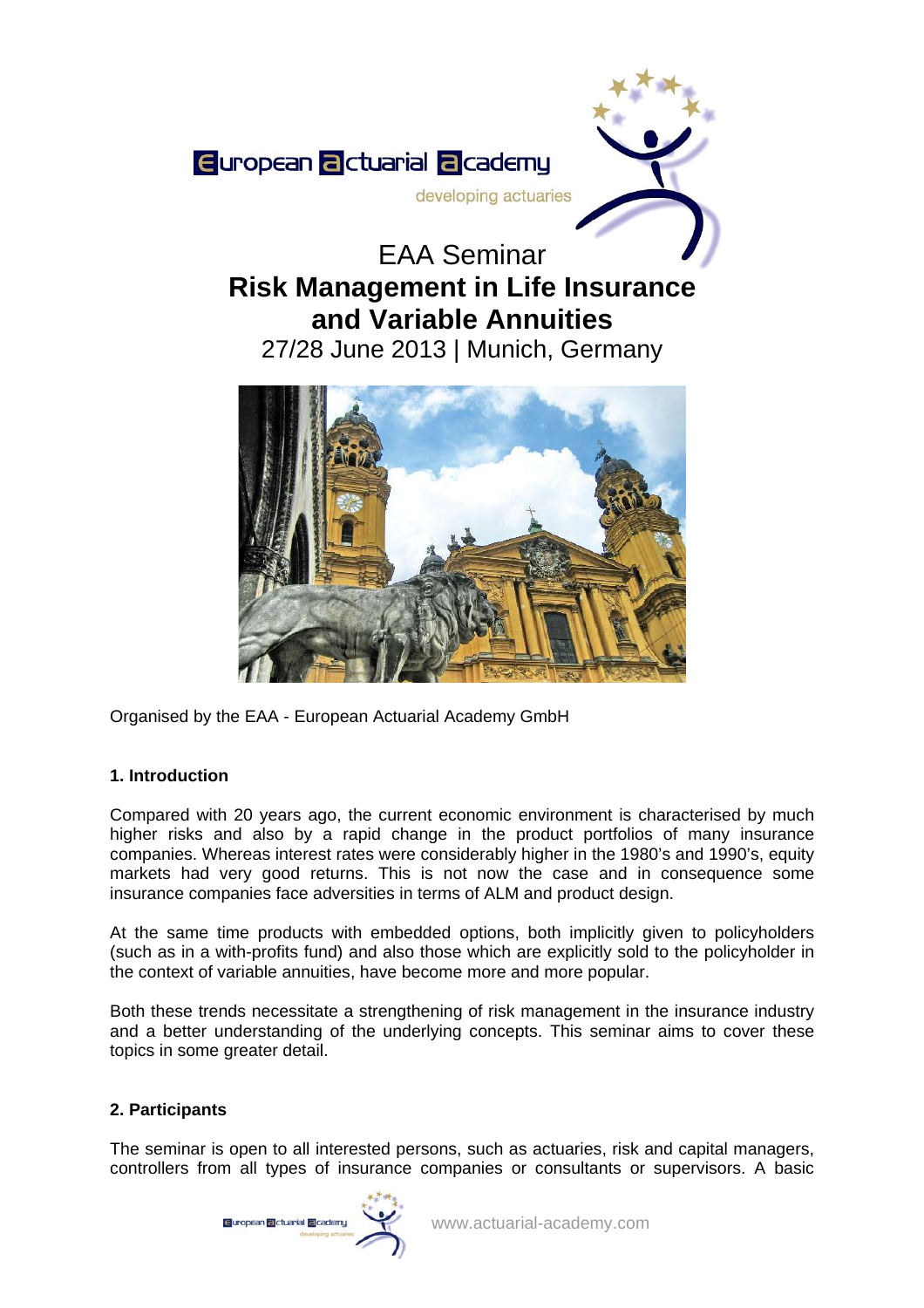understanding of pricing and valuation of insurance liabilities and market consistent valuation is of advantage but not necessary. It is expected that the participants have an understanding of calculus and elementary probability theory.

# **3. Purpose and Nature**

The aim of this seminar is to get an understanding how financial risk management in life insurance companies works and to be able to apply the corresponding theory in the concrete context. On the first day we will focus on risk management in general and the corresponding concepts. Day two will be devoted to variable annuities, namely their product design, their valuation and the risk management intrinsic to them, including the various hedging approaches.

More concretely the aim regarding life insurance risk management is as follows:

- Understand the underlying economic principles for insurance and for financial derivatives
- Understand how to value insurance liabilities including their optionalities
- Be able to calculate financial risks intrinsic to life insurance and to understand the main drives

Regarding variable annuities we aim to cover the following:

- Understand what is a variable annuity.
- Understand the different product features and how they interact.
- Understand the difference between economics of insurance and of financial markets.
- Understand what financial derivatives are and how they are priced.
- Understand the risk management of variable annuities and their hedging.

The key focus of the seminar is to put theory into practice. This means that the seminar is split into two sections, one where theory and concepts are presented, followed by a concrete application and implementation. The former section will be based on my book 'Life Insurance Risk Management Essentials' (published in the EAA Series of Springer) and an additional paper regarding variable annuities. In the practical part we will use our own laptops either by means of excel or python (we expect that python 2.7.3 [freeware] from [www.python.org](http://www.python.org/) is installed on the participant's laptop). Solutions for the exercises for the practical part will be made available.

All participants will receive a copy of the book 'Life Insurance Risk Management Essentials'.



## **4. Lecturers**

Michael Koller joined the Prudential Group in September 2011 as Group Risk Director, Analysis & Control. Prudential plc is an international financial services group with significant operations in Asia, the US and the UK and serves more than 26 million customers. Prudential has £363 billion of assets under management and are listed on stock exchanges in London, Hong Kong, Singapore and New York.

Michael was previously employed with Aviva plc as Europe Chief Risk Officer. He was responsible for embedding operational risk management, de-risking Aviva Europe's entities and implementing financial and ALM risk management for Europe.

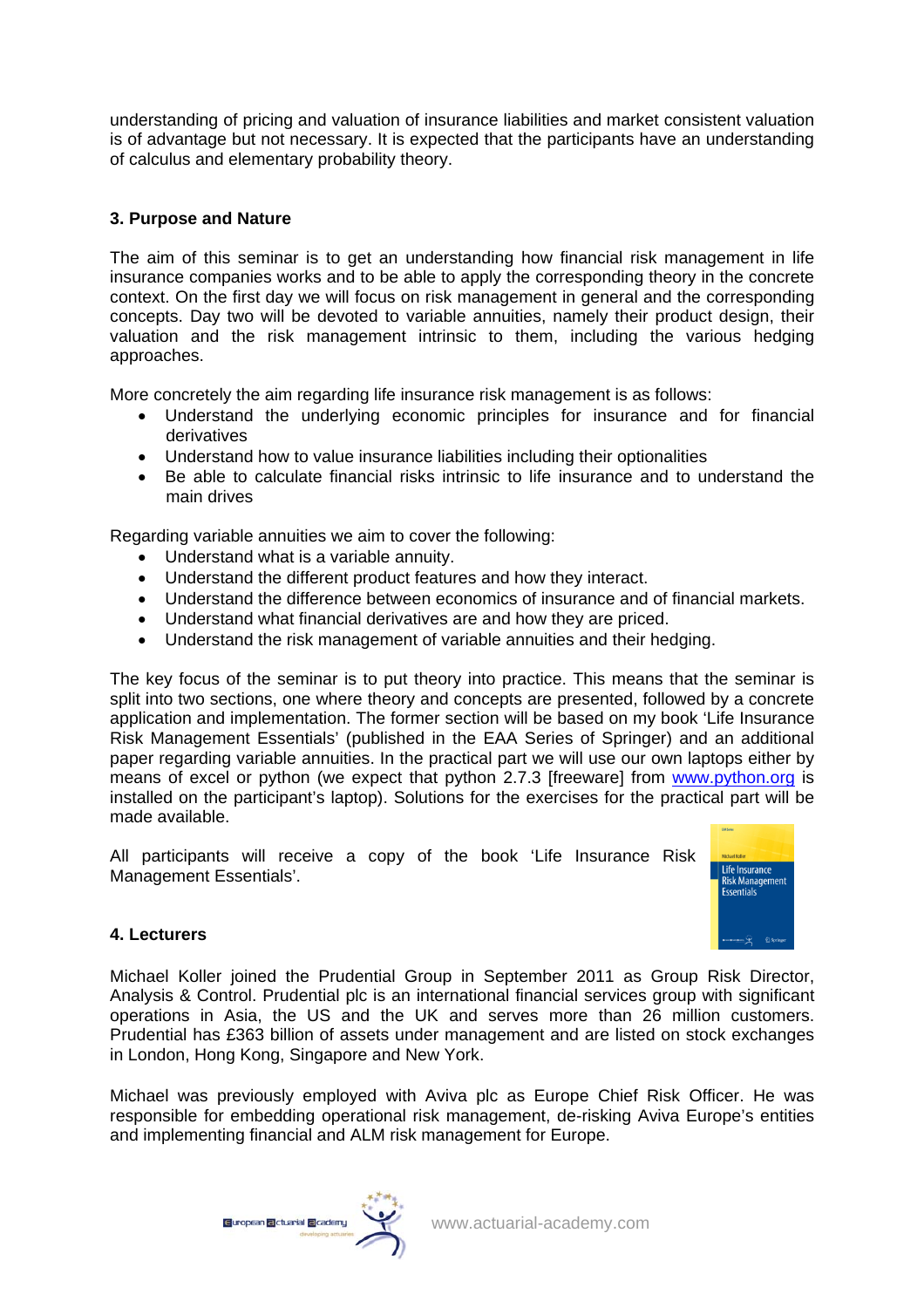Prior to joining Aviva, Michael was Chief Life Actuary with Partner Re. He has also held senior positions with Swiss Re and began his career at the Federal Institute of Technology in Zurich, where he is still a professor of mathematics.

Michael has a PhD in mathematics and is a certified pension scheme expert. He regularly lectures at the Federal Institute of Technology in Zurich and has written two books about risk management and insurance mathematics.

Michael is married with two daughters and his leisure interests include classical opera, black and white photography, ski-ing and walking in the mountains.

# **5. Language**

The language of the seminar will be English.

## **6. Preliminary Programme**

#### **Thursday, 27 June 2013**

- 08.45-09.00 Registration
- 09.00 Introduction & welcome and opening of day 1
- 09.00-10.30 Principles of risk management in Life insurance (chapters 1,2, 6 of book)
- 10.30-10.45 Coffee Break
- 10.45-12.30 Workshop valuation and risk management of life insurance
- 12.30-13.30 Lunch
- 13.30-15.00 Insurance Products and their risks (chapter 12 of book), valuation of options as a preparation for variable annuities (VA)
- 15.00-15.15 Coffee Break
- 15.15-17.00 Introduction in VA: product design, valuation
- 19.00 Dinner

## **Friday, 28 June 2013**

- 09.00-10.30 Workshop valuation of VAs including calculation of respective "greeks"
- 10.30-10.45 Coffee Break
- 10.45-12.30 Hedging and risk management of VAs
- 12.30-13.30 Lunch
- 13.30-15.00 Workshop regarding hedging and risk management of VAs
- 15.00 concluding remarks, closing of seminar

## **7. Fees & Registration**

Please register for the seminar as soon as possible because of the expected demand. If there are more persons interested in this seminar than places available we will give priority to the registrations received first. Please send your registration as soon as possible by using our online registration form at [www.actuarial-academy.com.](http://www.actuarial-academy.com/)

Your registration is binding. Cancellation is only possible up to 4 weeks before the first day of seminar. If you cancel at a later date, the full seminar fee is due. You may appoint someone to take your place, but must notify us in advance. The EAA has the right to cancel the event if the minimum number of participants is not reached.